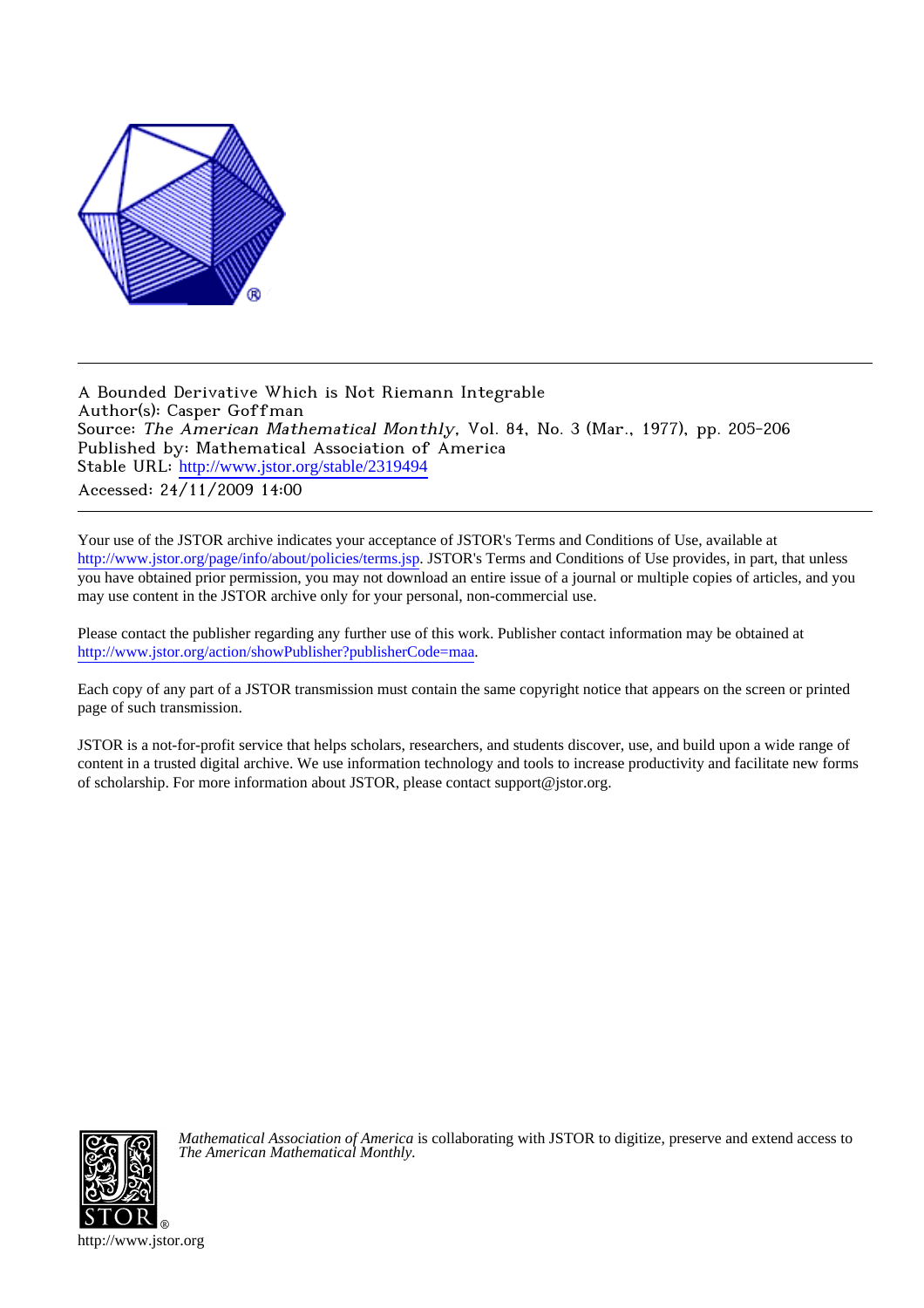# ON A NECESSARY AND SUFFICIENT CONDITION FOR RIEMANN INTEGRABILITY

### LEO M. LEVINE

Let D be the set of points of discontinuity of  $f: I \to R$  where I is any interval of the real line R. Let  $L = \{x : f \text{ has a left-hand limit at } x\}.$ 

La Vita [1] proved that if S is a closed subset of L then  $D \cap S$  is countable. He then made use of this result to prove that f is continuous a.e. if and only if f has a left-hand limit a.e. Thus Lebesgue's well-known necessary and sufficient condition for Riemann integrability of a bounded function on a finite interval can be replaced by the "weaker" condition that  $f$  have a left-hand limit a.e.

It is the purpose of this note to present a much shorter and simpler proof than that given in [1] of the following stronger result, from which the equivalence of the two conditions for Riemann integrability follows immediately.

THEOREM.  $D \cap L$  is countable.

*Proof.* Let  $D_n = \{x : \text{osc}(f, x) > 1/n\}$ ,  $n = 1, 2, 3, ...$  where

$$
osc(f, a) = \lim_{x \to a} (sup\{f(x): |x - a| < \delta\} - inf\{f(x): |x - a| < \delta\}).
$$

Since  $D = \bigcup_{n=1}^{\infty} D_n$  and therefore  $D \cap L = \bigcup_{n=1}^{\infty} D_n \cap L$ , we need only prove that  $D_n \cap L$ is countable for each  $n$ .

Suppose  $x_0 \in D_n \cap L$ . Since  $x_0 \in L$ , there exists a  $\delta > 0$  such that  $|f(x) - f(x_0)| < 1/2n$ for all  $x \in (x_0 - \delta, x_0)$ . Hence

$$
|f(x_1)-f(x_2)|<1/n \quad \text{for} \quad x_1, x_2\in (x_0-\delta, x_0).
$$

It follows that if  $x \in (x_0 - \delta; x_0)$  then  $\operatorname{osc}(f, x) \le 1/n$ , so that  $x \notin D_n$ . Thus any point of  $D_n \cap L$  is the right endpoint of an open interval which contains no point of  $D_n \cap L$ . Since these open intervals are clearly disjoint, and hence form a countable set, it follows that  $D_n \cap L$  is countable, and the theorem is proved.

#### **References**

1. J. A. La Vita, A necessary and sufficient condition for Riemann integration, this MONTHLY, 71 (1964) 193-196.

DEPARTMENT OF MATHEMATICS, QUEENSBOROUGH COMMUNITY COLLEGE, BAYSIDE, NY 11364.

# A BOUNDED DERIVATIVE WHICH IS NOT RIEMANN INTEGRABLE

### **CASPER GOFFMAN**

We give a very simple example of a bounded derivative which is not Riemann integrable. Let  $f:[0,1] \rightarrow R$  be defined as follows. Let  $G \subset [0,1]$  be a dense open set which is the union of pairwise disjoint open intervals,  $\{I_n\}$ , the sum of whose lengths is  $\frac{1}{2}$ . For each n, let  $J_n \subset I_n$  be a closed interval in the center of  $I_n$  such that the lengths satisfy  $I(I_n) = [I(I_n)]^2$ . For each n, define f on  $I_n$  to be continuous, 1 at the center, 0 at the end points and always between 0 and 1. Define  $f$  to be 0 everywhere else.

The function f is not Riemann integrable. For if  $\pi$  is any partitioning of [0, 1] the intervals of  $\pi$  in